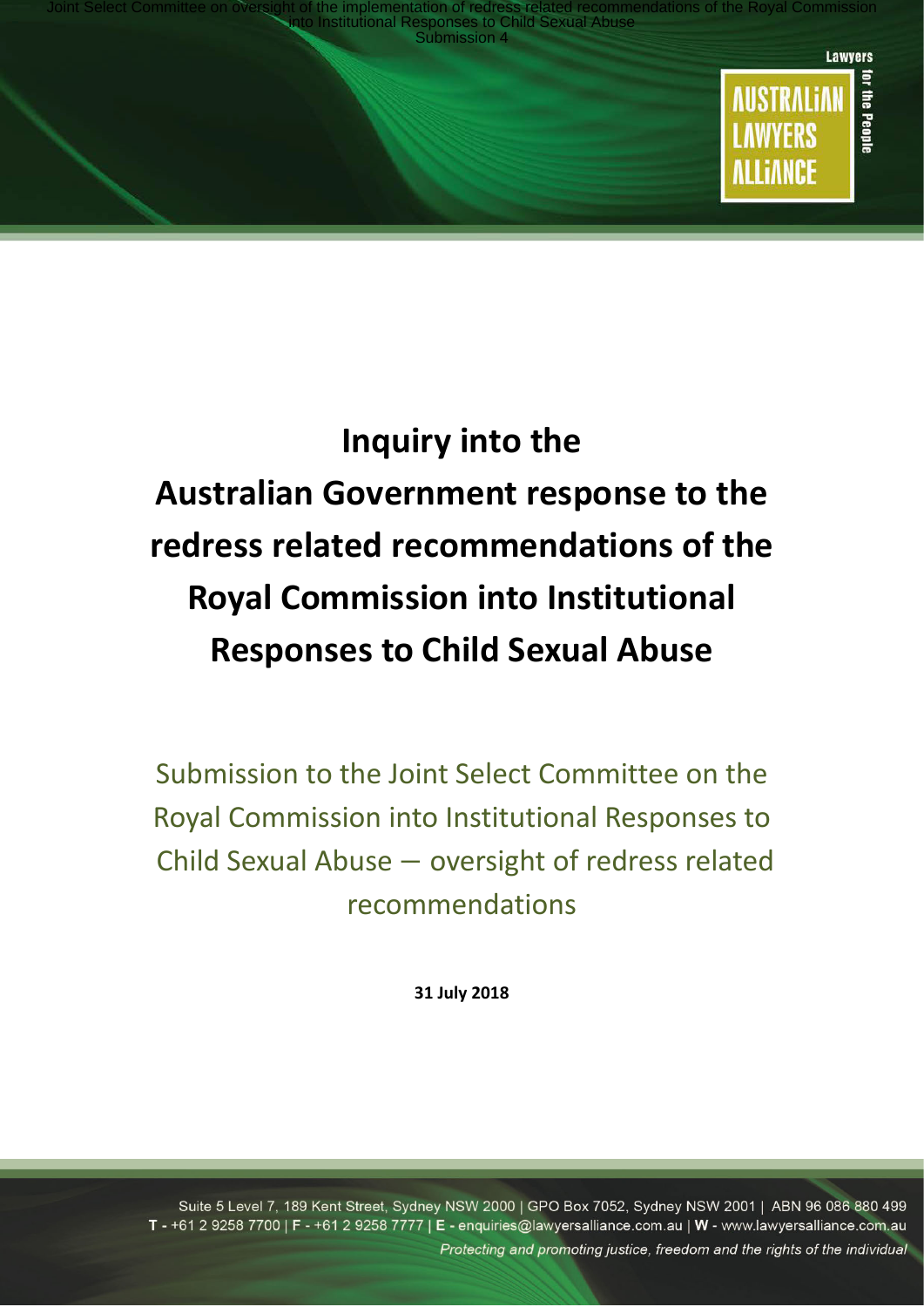## **CONTENTS**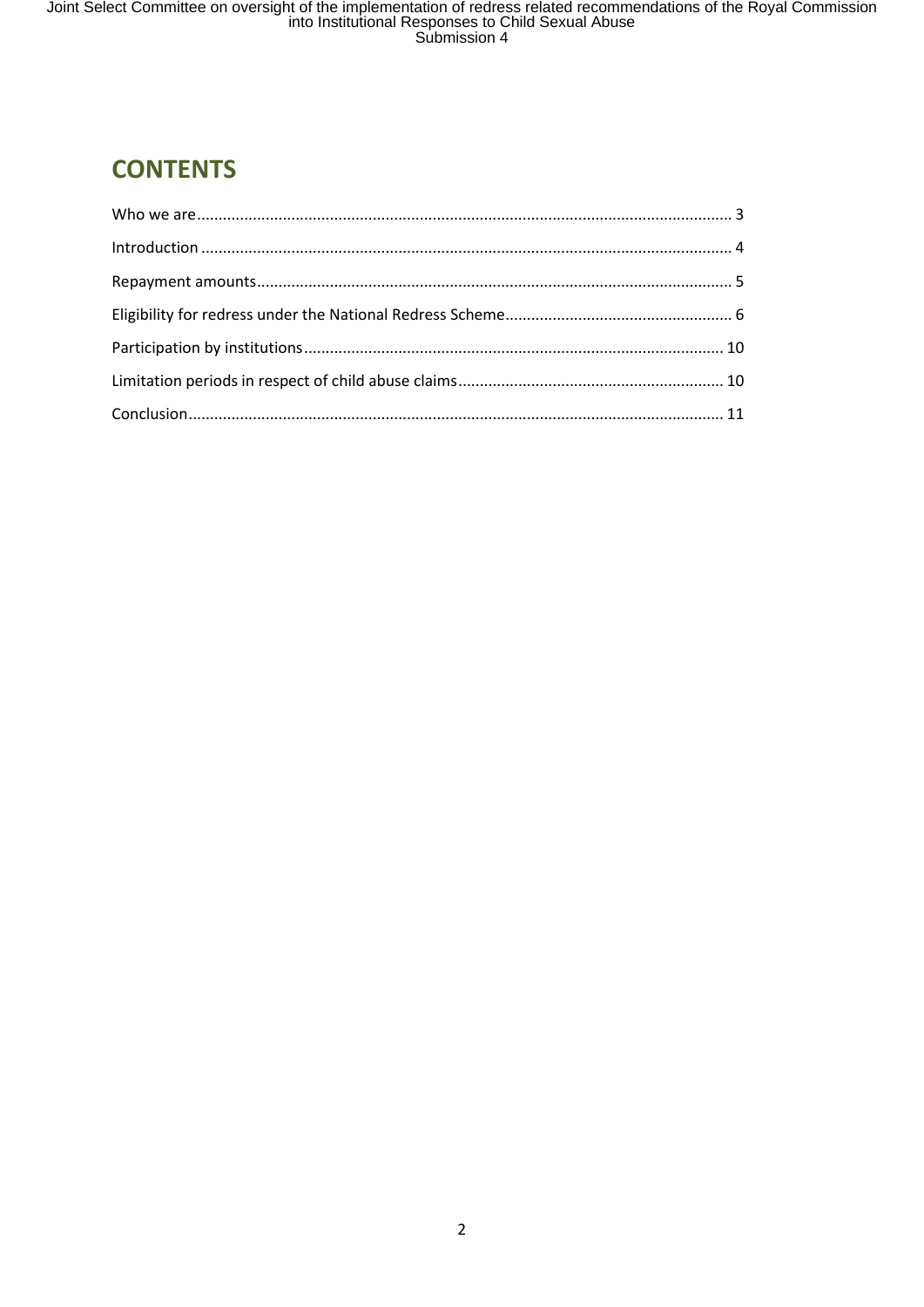### **Who we are**

The Australian Lawyers Alliance (ALA) is a national association of lawyers, academics and other professionals dedicated to protecting and promoting justice, freedom and the rights of the individual.

We estimate that our 1,500 members represent up to 200,000 people each year in Australia. We promote access to justice and equality before the law for all individuals regardless of their wealth, position, gender, age, race or religious belief.

The ALA is represented in every state and territory in Australia. More information about us is available on our website.<sup>1</sup>

 $\overline{a}$ 

<sup>1</sup> www.lawyersalliance.com.au.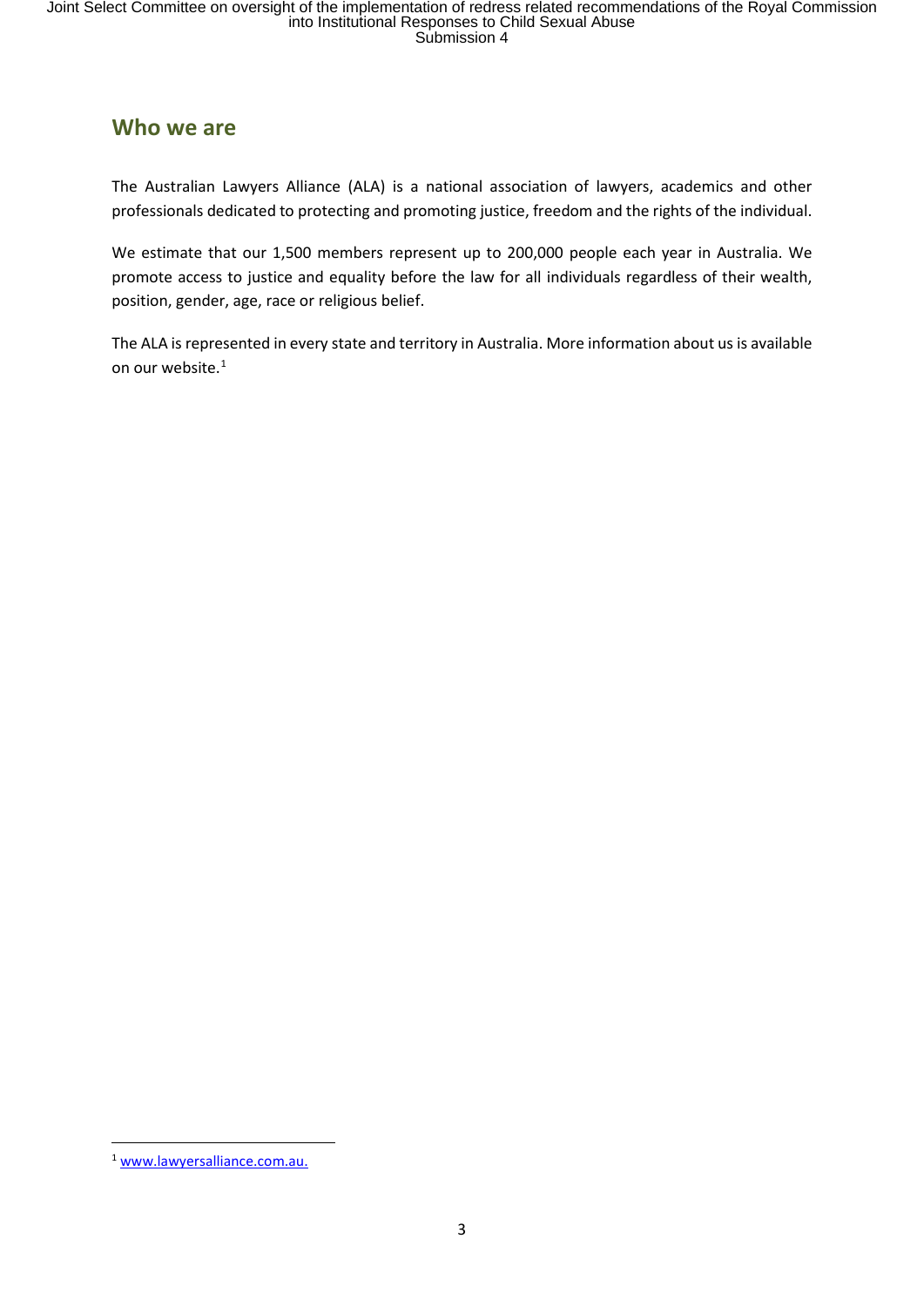## **Introduction**

- 1. The ALA welcomes the opportunity to have input into the Joint Select Committee's inquiry into the Australian Government policy, program and legal response to the redress-related recommendations of the Royal Commission into Institutional responses to Child Sexual Abuse, including the establishment and operation of the National Redress Scheme and ongoing support of survivors.
- 2. The ALA has previously provided submissions to the Senate Standing Committee on Community Affairs regarding the *Commonwealth Redress Scheme for Institutional Child Sexual Abuse Bill 2017* and related Bill, and also the *National Redress Scheme for Institutional Child Sexual Abuse Bill 2018* and related Bill. Several of the concerns the ALA raised in those submissions are also included this submission.
- 3. In addition, the ALA wrote to the Chair of the Joint Select Committee on 20 June 2018 regarding specific concerns in relation to the recommendations of the Royal Commission regarding the removal of all limitation periods arising out of child abuse in an institutional context, and the impending expiry on 30 April 2019 of the legal services directive issued by the Commonwealth on 4 May 2016. That directive states that the Commonwealth is not to plead a defence to a time-barred child abuse claim and should not oppose any extension of time. A copy of that correspondence is attached to this submission.
- 4. The ALA supports the existence of a national redress scheme for institutional child sexual abuse (Scheme) with the objective of minimising litigation and stress for the victims of child sexual abuse. We believe that the establishment of the national scheme has the potential to have a genuine positive impact on the lives of thousands of people whose lives have been affected by sexual abuse when they were children.
- 5. Many aspects of the Scheme will provide meaningful redress for survivors. Providing three forms of redress – a monetary payment, access to counselling and psychological services, and a direct personal response – will all contribute to healing, and ensure that survivors know that what has happened to them has been acknowledged as wrong and that there are also practical tools provided to assist with their healing. The proposed standard of 'reasonable likelihood' is appropriate and will minimise the level of re-traumatisation that is likely to arise for survivors as a result of engaging with the Scheme.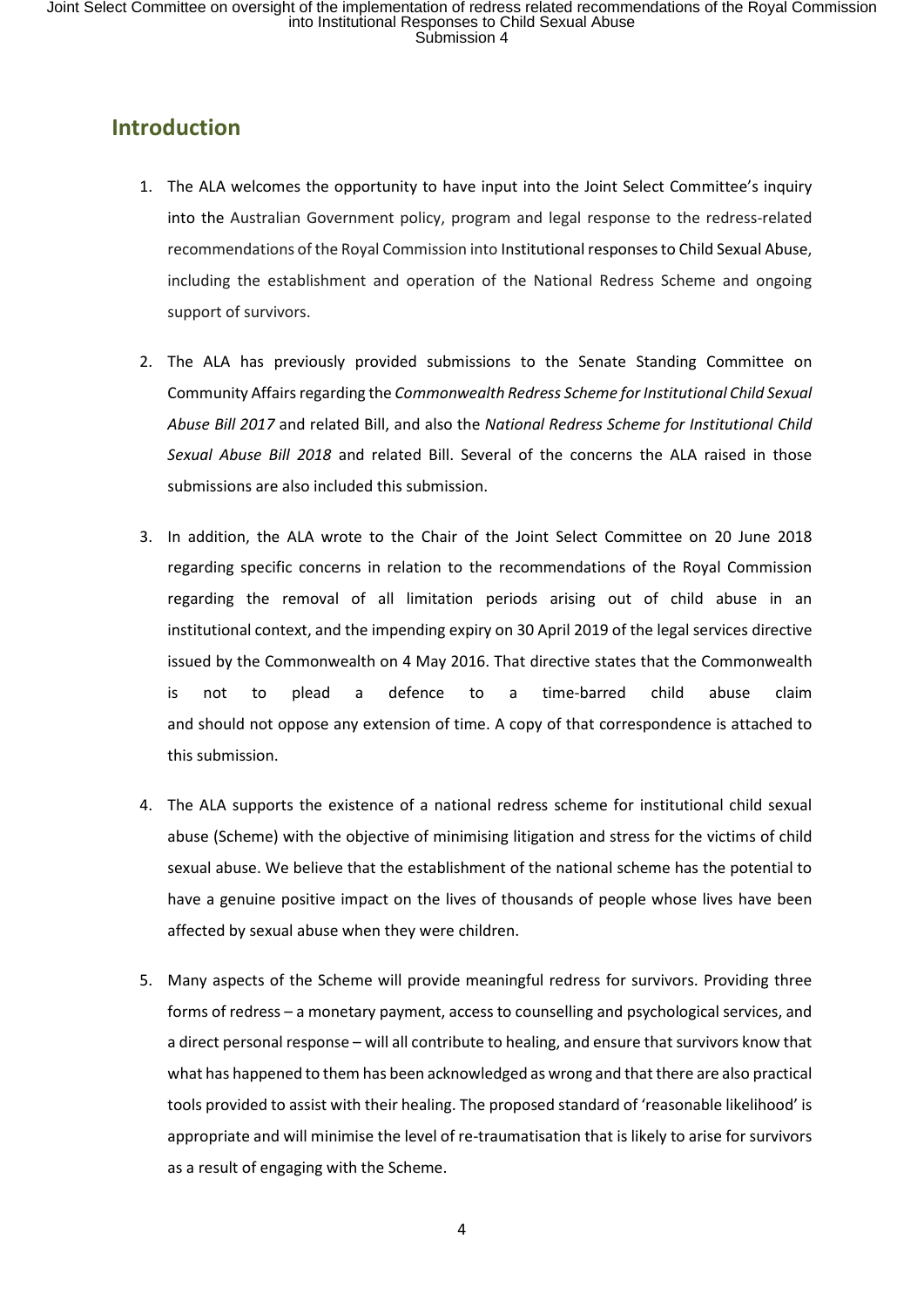- 6. However, for this potential and these objectives to be fully realised, the ALA believes that the Scheme should more closely follow the recommendations of the Royal Commission into Institutional Responses to Child Sexual Abuse (the Royal Commission), which provided its final reports in December 2017, and its report on Redress and Civil Litigation in 2015.
- 7. There are aspects of the Scheme which cause us great concern. In particular, the ALA has concerns about the maximum redress payment proposed; how ongoing counselling and psychological support will be facilitated after the Scheme winds up; the exclusion from the Scheme of those who have been physically but not sexually abused; the introduction of eligibility criteria beyond having experienced abuse connected to a participating institution (in relation to citizenship/residency requirements or having a criminal record); and lack of access to external review of the Scheme's decisions.

## **Repayment amounts**

- 8. The Royal Commission recommended that the maximum redress payment available under the Scheme should be \$200,000, with an average payment of \$65,000 and a minimum payment of \$10,000. However, under s16(1) of the *National Redress Scheme for Institutional Child Sexual Abuse Act 2018* (the Act), the maximum payment will be \$150,000. There is no average amount specified, but a minimum payment of \$0 will be possible. There is no reason given for this divergence in figures in the Explanatory Memorandum.
- 9. The ALA believes that maximum amounts in line with those recommended by the Royal Commission, indexed for CPI over the lifetime of the Scheme, are appropriate. As the Royal Commission noted, a maximum amount of \$200,000 'is appropriate to allow recognition of the most severe cases, taking account both of the severity of the abuse and the severity of the impact of the abuse'. $2$
- 10. It is important that the amount of redress paid adequately reflects the seriousness of the survivor's experiences and the impact of the abuse on their lives. Particularly in the most serious cases, some survivors might not feel that what they are offered adequately reflects the impact of the abuse on their lives if the maximum redress payment is restricted to \$150,000.

 $\overline{a}$ 

<sup>2</sup> Redress and Civil Litigation Report, 252.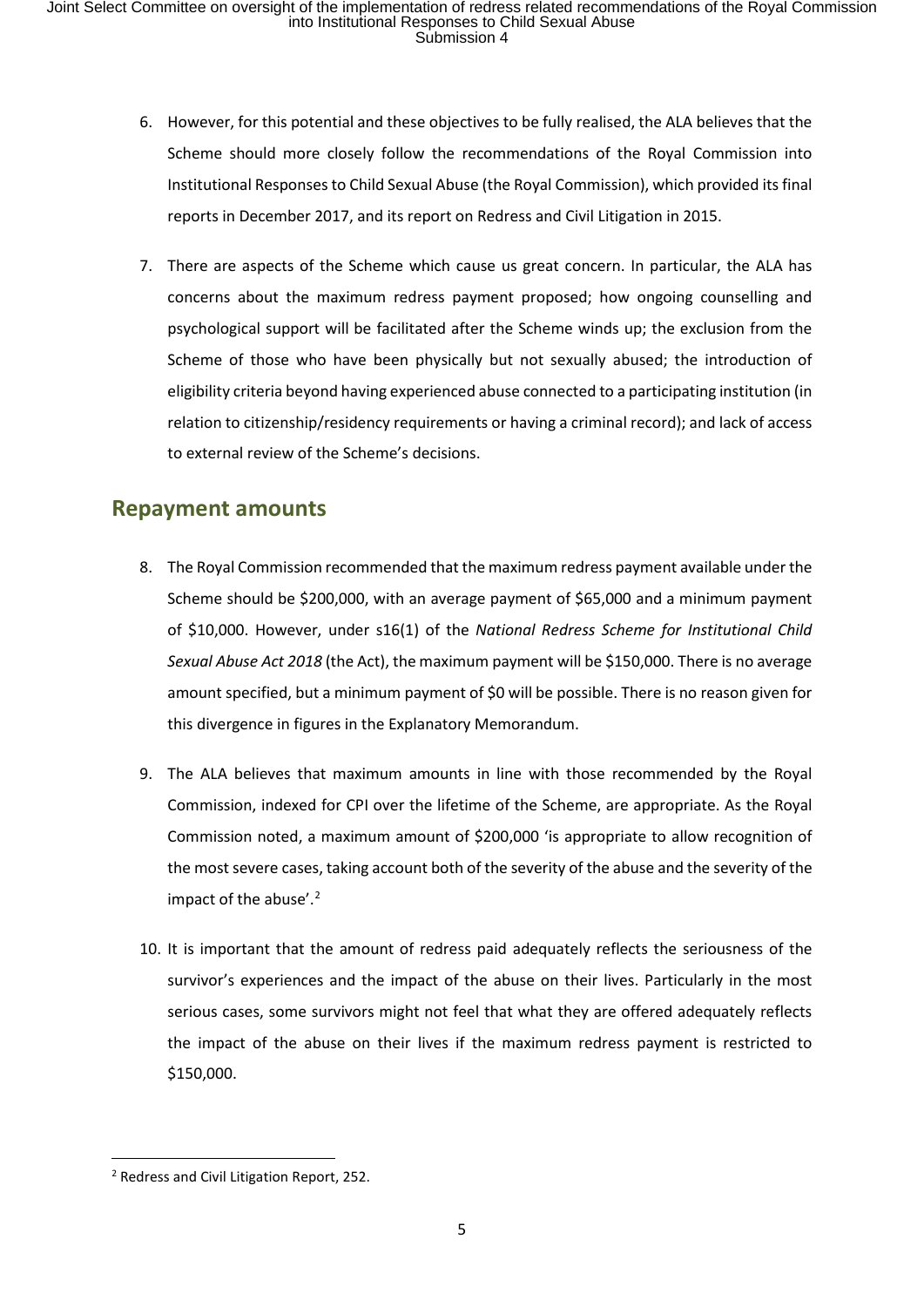- 11. While the Scheme is not intended to offer the level of payment that might be available through civil litigation, applicants will inevitably compare what is available through each route. While many will be happy to accept a lower payment to avoid the stress of litigation, the greater the gap between the two potential amounts, the less attractive the Scheme will be to survivors.
- 12. If maximum redress payments are significantly below what might be achievable through civil litigation, some survivors might feel forced to pursue civil litigation even though they would prefer not to. In turn, this will mean that fewer institutions will benefit from the still dramatically lower redress payments available under the Scheme, as well as accruing significant legal fees that will arise should survivors choose to pursue litigation.
- 13. The equivalent Irish scheme had a cap of 300,000 EUR, which could be exceeded in some circumstances. The Royal Commission proposed a cap of \$200,000. The Commonwealth has proposed a \$150,000 cap. We are clearly concerned that an average payout of less than half the maximum is likely to force more of the severely injured litigants, particularly those with economic loss claims, to pursue civil litigation, contrary to the objectives of the Act.
- 14. While it is reasonable for previous payments to be taken into account when working out the amount of redress payment (s30(2)), institutions should not be able to rely upon settlements of claims entered into where they did not legally exist (particularly in the case of the Catholic Church) or, as in the *Ellis* case<sup>3</sup>, it was claimed the institution did not exist in a form capable of being sued.

## **Eligibility for redress under the National Redress Scheme**

#### **Children in immigration detention**

- 15. There are some other issues which are also of concern. In respect of the redress scheme, contrary to the Royal Commission's recommendations, those children who have been sexually abused in immigration detention, whether offshore or onshore, are excluded from the scheme.
- 16. The Commonwealth has made it clear that this is purely to save money. However, Volume 15 of the Royal Commission's final report made detailed findings that conditions in immigration

**.** 

<sup>3</sup> [2007] NSWCA 117.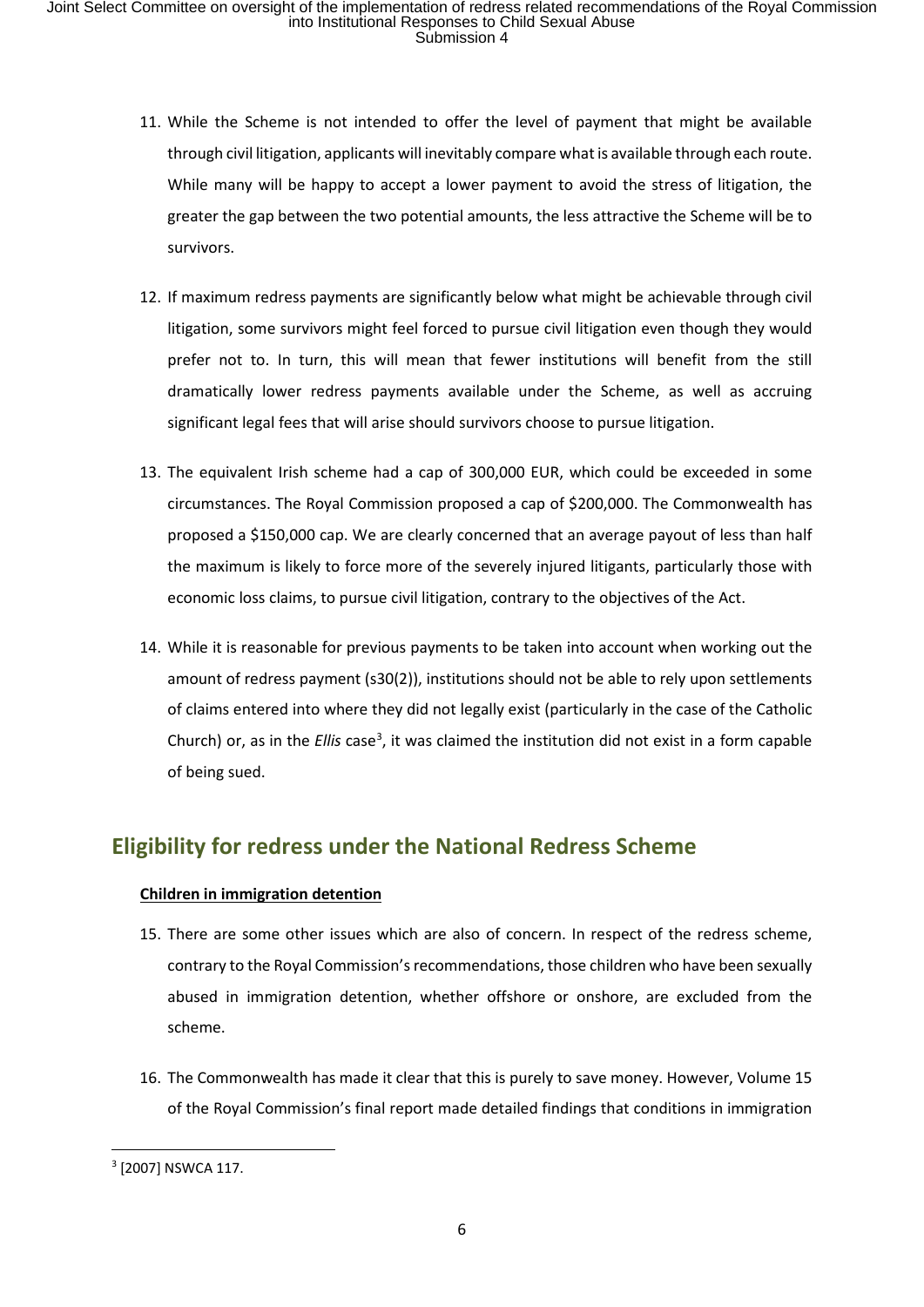detention are particularly conducive to the risk of child sexual abuse materialising. As with any institutional abuse, it is the power of the institution over the individual that has given rise to the opportunity for the abuse of these children.

- 17. Those in immigration detention have committed no crime. For the most part they have been accepted as genuine refugees and they are detained for arriving by boat. Whether the common law claim is in respect of vicarious liability based upon the close connection test [Prince Alfred College case dicta in the High Court<sup>4</sup>] or whether it is in negligence based on lack of supervision and protection, in either event the opportunity to litigate the claim should be extended in exactly the same way as for all other victims.
- 18. The Royal Commission found that refugee children are at high risk of suffering abuse: 'research suggests that specific impacts associated with the refugee experience and prior trauma can complicate the development of adult identity among adolescent refugees and may lead to acting out through sexual behaviour… Prior experience of or witnessing rape and sexual violence is commonly reported among refugee children.'5
- 19. The Royal Commission's report was also clear that the 'Australian Government and its contracted service providers are responsible, directly or indirectly, for the safety and wellbeing of children in immigration detention… This includes children in community detention.'6 Further, the Royal Commission was clear that 'it is the [Department of Immigration and Border Protection, now the Department of Home Affairs (referred throughout as the Department)] that carries ultimate responsibility for responses to child sexual abuse within Australia's immigration detention network'.<sup>7</sup> Where child abuse has occurred in offshore detention, the same Department is responsible for both the abuse and preventing the survivor from coming to Australia. As such, it is completely inappropriate to exclude this group of survivors from accessing the Scheme.
- 20. There are several institutional factors that might enable child sexual abuse in immigration detention. The culture of secrecy and isolation that exists, especially in immigration detention, the normalisation of harmful and dehumanising practices and the prioritisation of the

<u>.</u>

<sup>4</sup> *Prince Alfred College Incorporated v ADC* [2016] HCA 37.

<sup>5</sup> Volume 15, 189.

<sup>6</sup> Volume 15, 172.

<sup>7</sup> Volume 15, 172.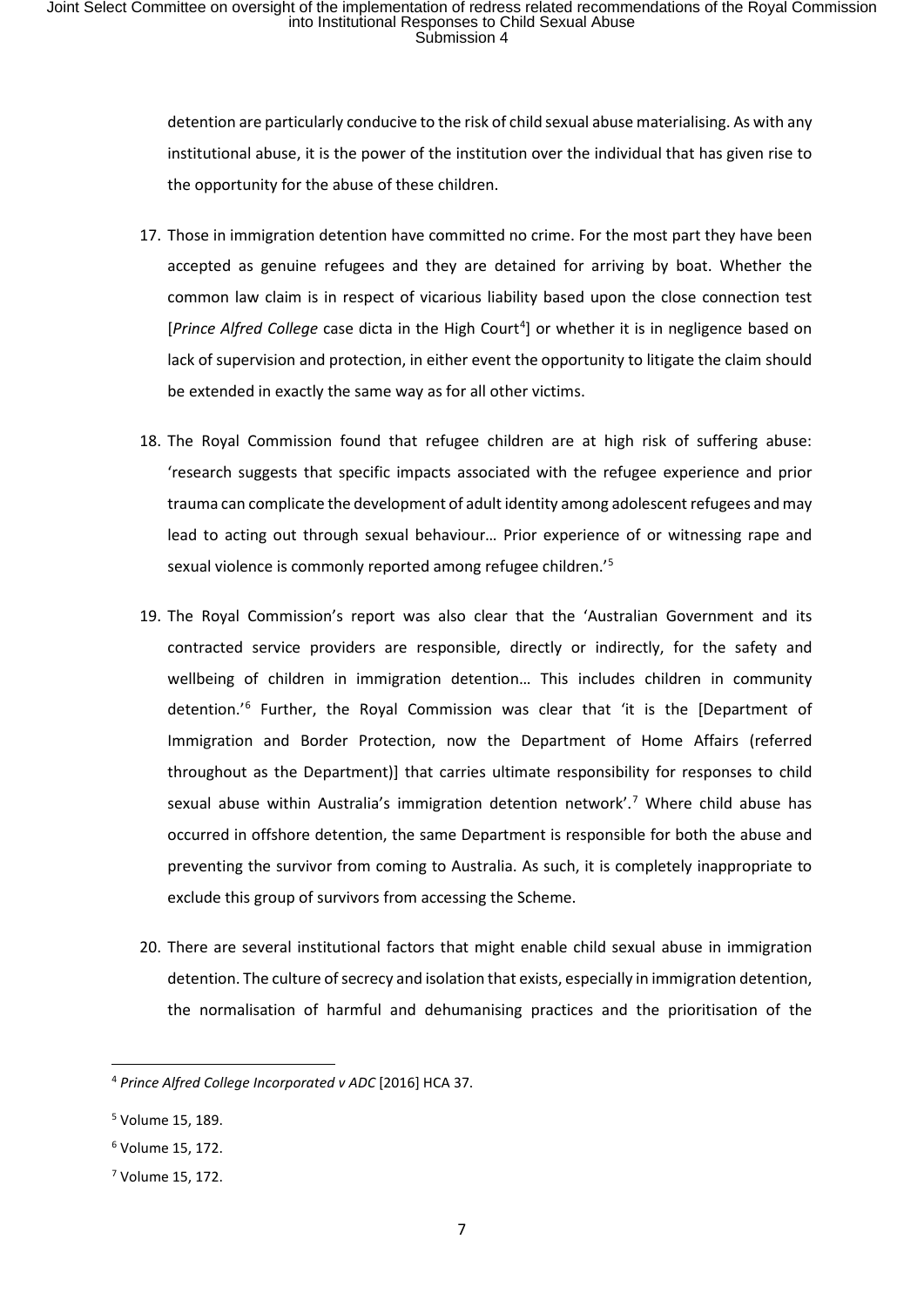Department's reputation over children's safety all increase the risk of abuse, and decrease the likelihood that it will be noticed and appropriately responded to.<sup>8</sup>

- 21. In relation to onshore detention, 'the Australian Federal Police [submission] to the [Royal Commission] notes instances in which known offenders convicted of child sexual abuse were released from corrective service facilities in Australia and placed into immigration detention centres pending the assessment of their immigration status or awaiting deportation. At times, this detention was alongside children.<sup>'9</sup>
- 22. These practices clearly demonstrate that the Department, as an institution, could potentially be found to be at least equally responsible for any abuse of children in detention overseen by it. It is only fair that anyone abused in such circumstances should have access to redress under the Scheme.
- 23. Given that the children were placed in immigration detention by the Commonwealth and are owed a non-delegable duty of care,<sup>10</sup> the Commonwealth should compensate these victims. The children did not choose to be in immigration detention and committed no crimes. It is understood that the children who came out under the Child Migrant scheme or through the Fairbridge Farm scheme will not be discriminated against in this way. The Commonwealth has already shared in a payout to the Fairbridge Farm victims. Those in immigration detention or on certain forms of visa should not be discriminated against. This would be a clear breach of the non-delegable duty of care owed to these children and leave the Commonwealth open to common law proceedings for breach of that duty of care, which might end up costing the Commonwealth considerably more than the modest benefits provided for under the Scheme.

#### **Special assessment of applicants with serious criminal convictions**

24. Under s63 of the Act a person who has been sentenced to imprisonment for five years or longer for a criminal offence can obtain redress under the Scheme only if approval is given by the relevant State/Territory Attorney-General or the Commonwealth Attorney General. In considering whether to approve redress for that person, the relevant Attorney-General must

**.** 

<sup>8</sup> Volume 15, 190 (references omitted).

<sup>&</sup>lt;sup>9</sup> Volume 15, 188.

<sup>10</sup> *NSW v Bujdoso* (2005) 227 CLR 1; [2005] HCA 76. *Reeves v Commissioner of Police of the Metropolis* [2000] 1 AC 360. Conceded by the Commonwealth in *AS v Minister for Immigration and Border Protection* [2014] VSC 593 at [24].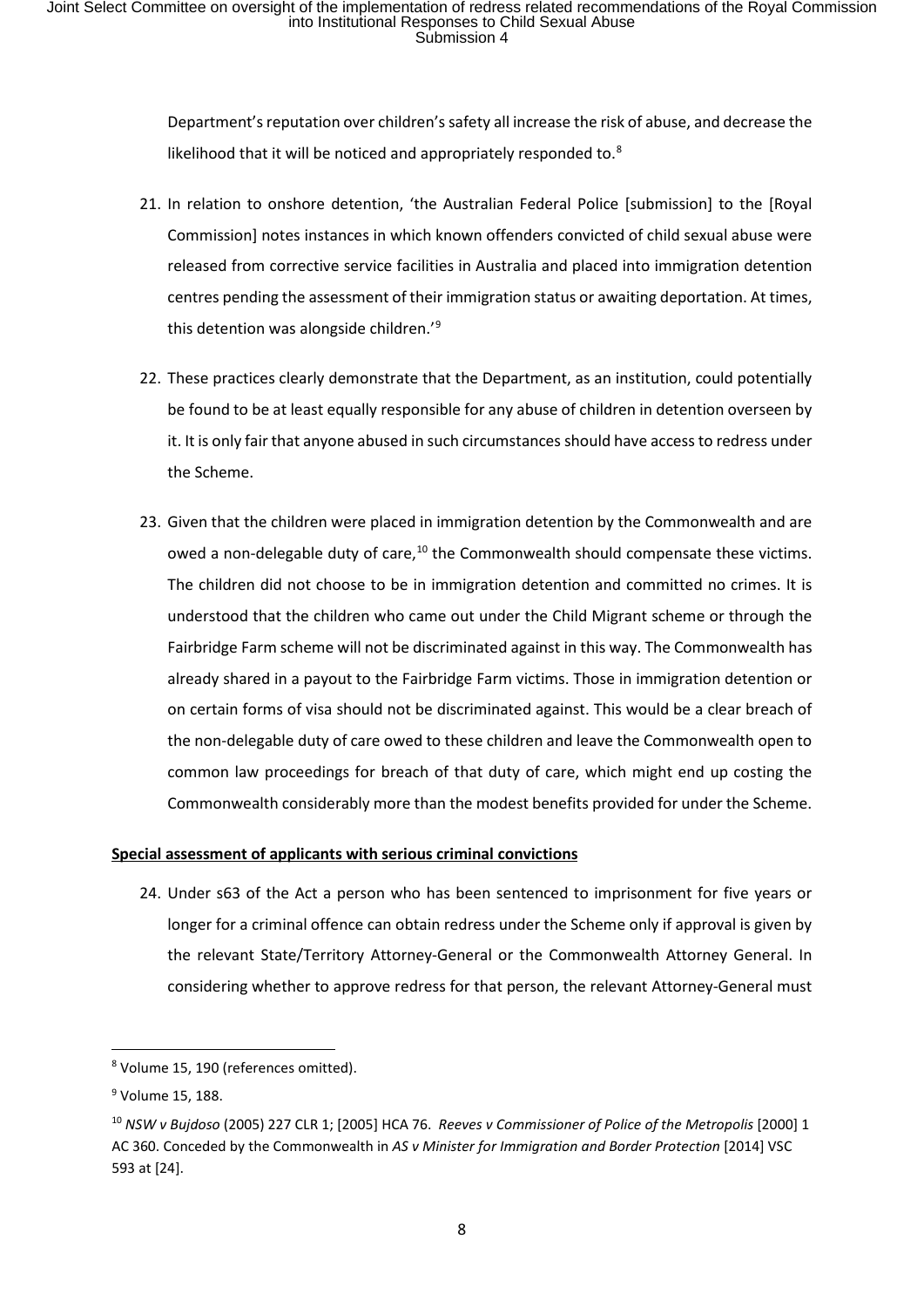be satisfied that providing redress to the person under the Scheme would not bring the Scheme into disrepute or adversely affect public confidence in, or support for, the Scheme.

- 25. The ALA considers that this additional step for people who have been abused as children and who have been sentenced to imprisonment for five years or longer for a criminal offence is unfair and unacceptable, given that there appears to be a strong correlation between abuse and criminality consequent, at least in part, upon that abuse. The ALA submits that excluding any person convicted of a serious offence from the redress scheme amounts to double punishment.
- 26. For many, the sexual abuse that they suffered as children will have contributed to the life of crime they later embarked on, or the single criminal offence. In relation to drug crimes, for example, the Royal Commission heard evidence from survivors who explained that they were driven to drug and alcohol misuse as a means of blocking out memories of the abuse that they suffered.
- 27. No such provision was recommended by the Royal Commission. Those whose lives were ruined and led into crime directly or indirectly by the abuse should not be further punished by being discriminated against. The Royal Commission clearly made its recommendations without excluding such categories because it is manifestly unjust to discriminate in this sort of way. Those who underwent an abusive childhood may well have turned to drugs and alcohol and become involved in crime. In many cases their education will have been seriously harmed by the abusive situation.
- 28. The ALA is particularly concerned that this provision may operate in a discriminatory manner against Aboriginal or Torres Strait Islander people who have been abused as children, given that they are disproportionately represented in the Australian prison population. Given the history of forced child removals of Aboriginal and Torres Strait Islander children and their subsequent institutionalisation, the ALA submits that this additional barrier to securing redress for any sexual abuse suffered by Aboriginal and Torres Strait Islander people in institutions is manifestly unfair and effectively represents a further level of abuse.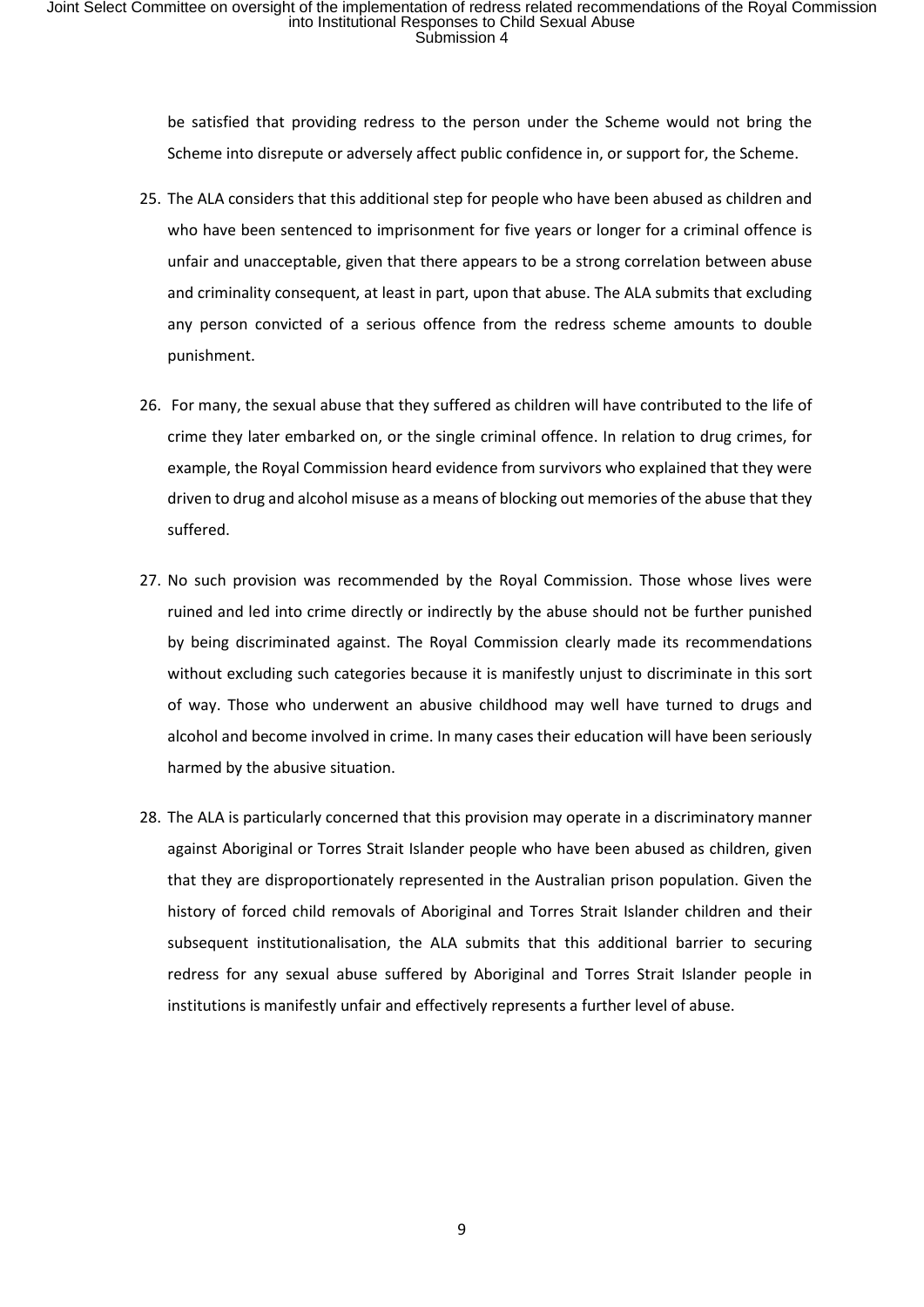## **Participation by institutions**

- 29. The ALA welcomes the announcements that several large institutions have agreed to participate in the Scheme including: the Catholic and Anglican churches, the Salvation Army, the Uniting Church, Scouts Australia, and the YMCA.
- 30. However, the ALA notes that at present there appears to be no means of effectively encouraging institutions to participate. NGOs should be encouraged to participate. We believe that the best way to achieve this is to provide for the charitable status of all NGOs against whom a claim is made to be made subject to their participation in the Scheme. If an institution is named as being responsible for abuse and it chooses not to participate in the Scheme, it should lose its charitable status.

## **Limitation periods in respect of child abuse claims**

- 31. The Royal Commission recommended that all limitation periods arising out of child abuse in an institutional context be removed. New South Wales and Victoria have removed all limitation periods for child abuse whether physical, sexual or associated psychological abuse of a significant nature. Queensland and probably Western Australia are going to adopt or have adopted the removal of limitation periods in respect of sexual abuse only, leaving it unclear whether associated physical abuse can be sued for. South Australia provides the remedy only in respect of institutions but not against the abusers themselves, which is absurd and restricts it to sexual abuse but not necessarily the physical abuse which might have led to the opportunity for sexual abuse or accompanied it.
- 32. A legal services directive issued by the Commonwealth on 4 May 2016 states that the Commonwealth is not to plead a defence to a time-barred child abuse claim and should not oppose any extension of time. This directive expires on 30 April 2019.
- 33. The Commonwealth claims to act to as a model litigant. However, it clearly does not do so in respect of claims arising out of the Royal Commission Institutional Responses to Child Sexual Abuse in a number of respects. The Commonwealth ought to be the role model. While the legal services directive issued by the Commonwealth on 4 May 2016 directs that the Commonwealth is not to plead a defence to a time-barred child abuse claim or oppose any extension of time, this expires on 30 April 2019.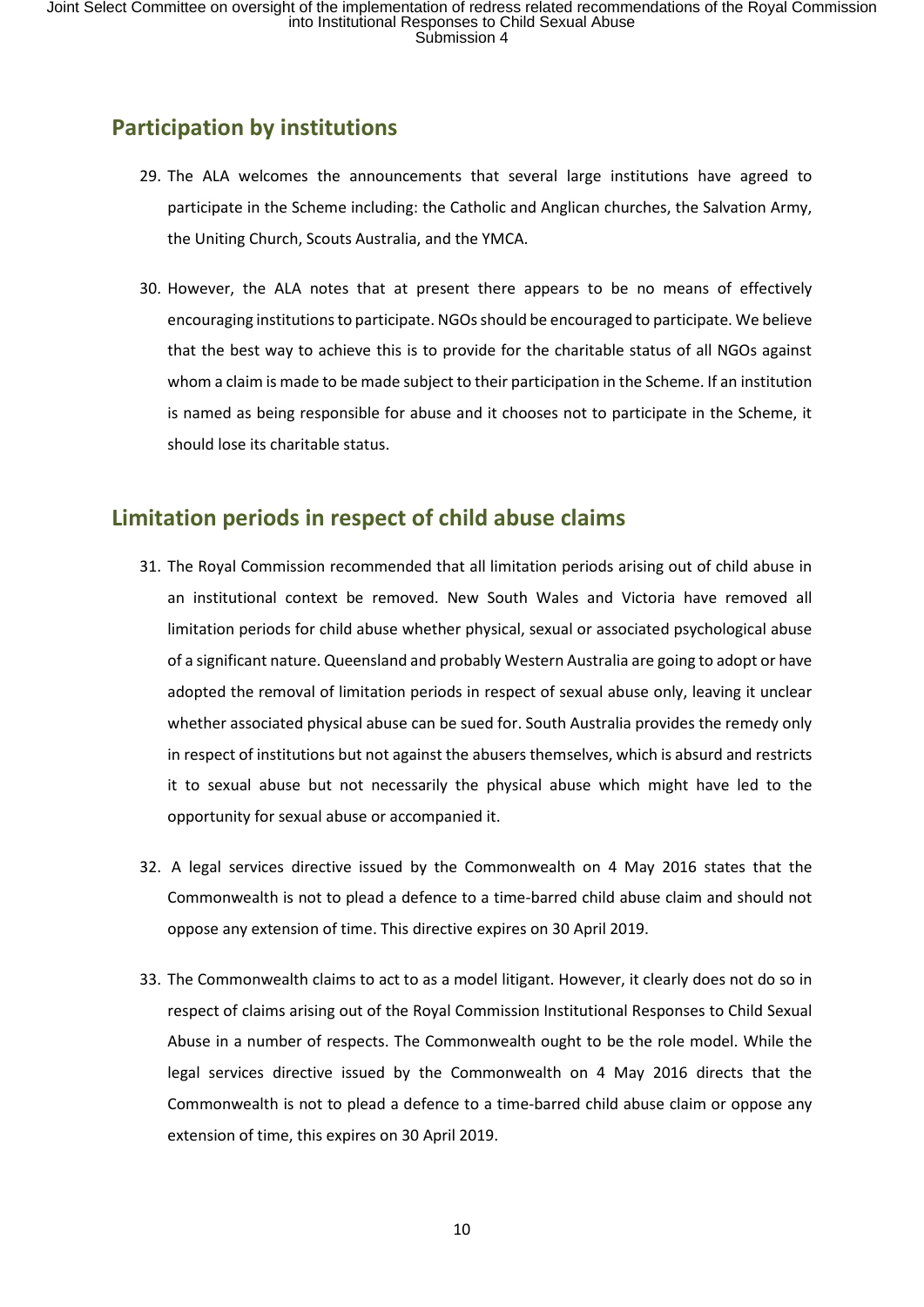34. After examining some 6,000 witnesses in private session, the Royal Commission accepted that the average time from last abuse to first reporting is 22 years. It follows that most litigants for the next 20 or so years will be left without a remedy against the Commonwealth, if it was a Commonwealth institution in which the abuse occurred. That is not an acceptable outcome and is manifestly unjust.

## **Conclusion**

- 35. The Australian Lawyers Alliance (ALA) welcomes the opportunity to have input into the inquiry being conducted by the Joint Select Committee's inquiry into the Australian Government policy, program and legal response to the redress-related recommendations of the Royal Commission into Institutional responses to Child Sexual Abuse. We believe that the establishment of a national redress scheme for institutional child sexual abuse has the potential to have a genuine positive impact on the lives of thousands of people whose lives have been affected by sexual abuse when they were children.
- 36. However, the ALA is concerned that many aspects of the scheme do not accord with the recommendations of the Royal Commission. These include: the maximum redress payment proposed; the exclusion from the Scheme of those who have been physically but not sexually abused; and the introduction of eligibility criteria beyond having experienced abuse connected to a participating institution (in relation to citizenship/residency requirements or exclusion from the Scheme of those survivors with a criminal record).
- 37. The ALA is also concerned about how ongoing counselling and psychological support will be facilitated after the Scheme winds up, and the lack of access to external review of the Scheme's decisions.
- 38. In addition, the ALA notes that after 30 April 2019, the Commonwealth will be able to plead a defence to a time-barred child abuse claim and oppose any extension of time, unless a legal services directive that states the contrary is extended beyond that date.
- 39. The Australian Lawyers Alliance (ALA) would be happy to appear before and explain its views to the Committee.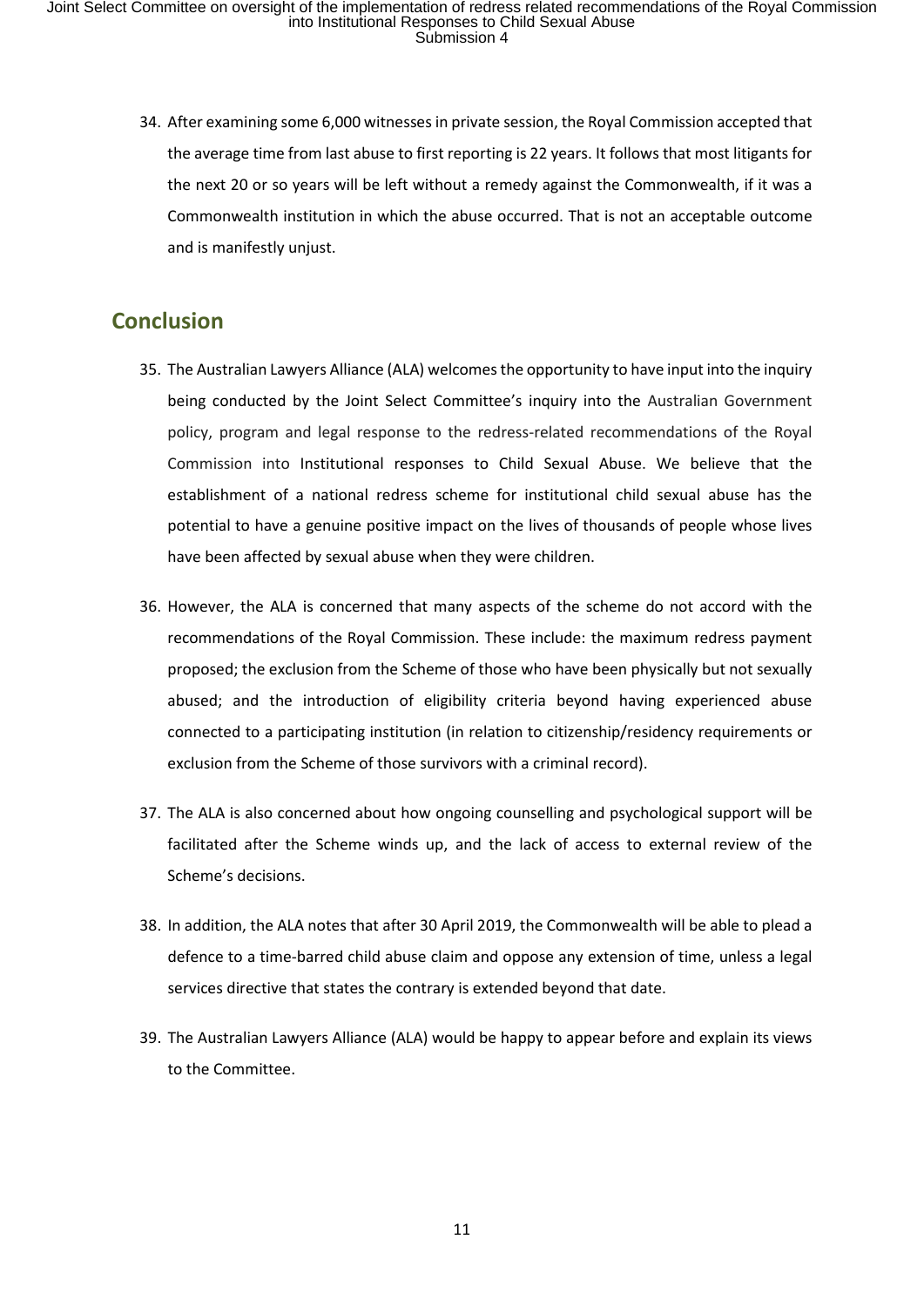Joint Select Committee on oversight of the implementation of redress related recommendations of the Royal Commission<br>into Institutional Responses to Child Sexual Abuse<br>Submission 4



Senator Derryn Hinch Chair, Joint Select Committee on oversight of the implementation of redress related recommendations of the Royal Commission into Institutional Responses to Child Sexual Abuse PO Box 33241 Melbourne, VIC, 3004

20 June 2018

By email:

Dear Senator Hinch,

#### **ROYAL COMMISSION INTO INSTITUTIONAL RESPONSES TO CHILD SEXUAL ABUSE RECOMMENDATIONS AND THE COMMONWEALTH AS A MODEL LITIGANT**

I refer to the above and to our recent conversation following my appearance before the Senate Legal and Constitutional Affairs Committee hearings into the Judiciary Amendment (Commonwealth Model Litigant Obligations) Bill 2017 in Sydney on Thursday 14 June 2018. At that time you indicated that in your capacity as Chair of the Joint Select Committee on oversight of the implementation of redress related recommendations of the Royal Commission into Institutional Responses to Child Sexual Abuse, you wanted to receive more information regarding concerns I raised during the hearing regarding the legal services directive issued by the Commonwealth on 4 May 2016. This directive states that the Commonwealth is not to plead a defence to a time-barred child abuse claim and not oppose any extension of time. As advised, this directive expires on 30 April 2019.

The Commonwealth claims to act to as a model litigant. However it clearly does not do so in respect of claims arising out of the Royal Commission Institutional Responses to Child Sexual Abuse in a number of respects.

The Royal Commission recommended that all limitation periods arising out of child abuse in an institutional context be removed. New South Wales and Victoria have removed all limitation periods for child abuse whether physical, sexual or associated psychological abuse of a significant nature.

Suite 5 Level 7, 189 Kent Street, Sydney NSW 2000 | GPO Box 7052, Sydney NSW 2001 | ABN 96 086 880 499 T - +61 2 9258 7700 | F - +61 2 9258 7777 | E - enquiries@lawyersalliance.com.au | W - www.lawyersalliance.com.au Protecting and promoting justice, freedom and the rights of the individual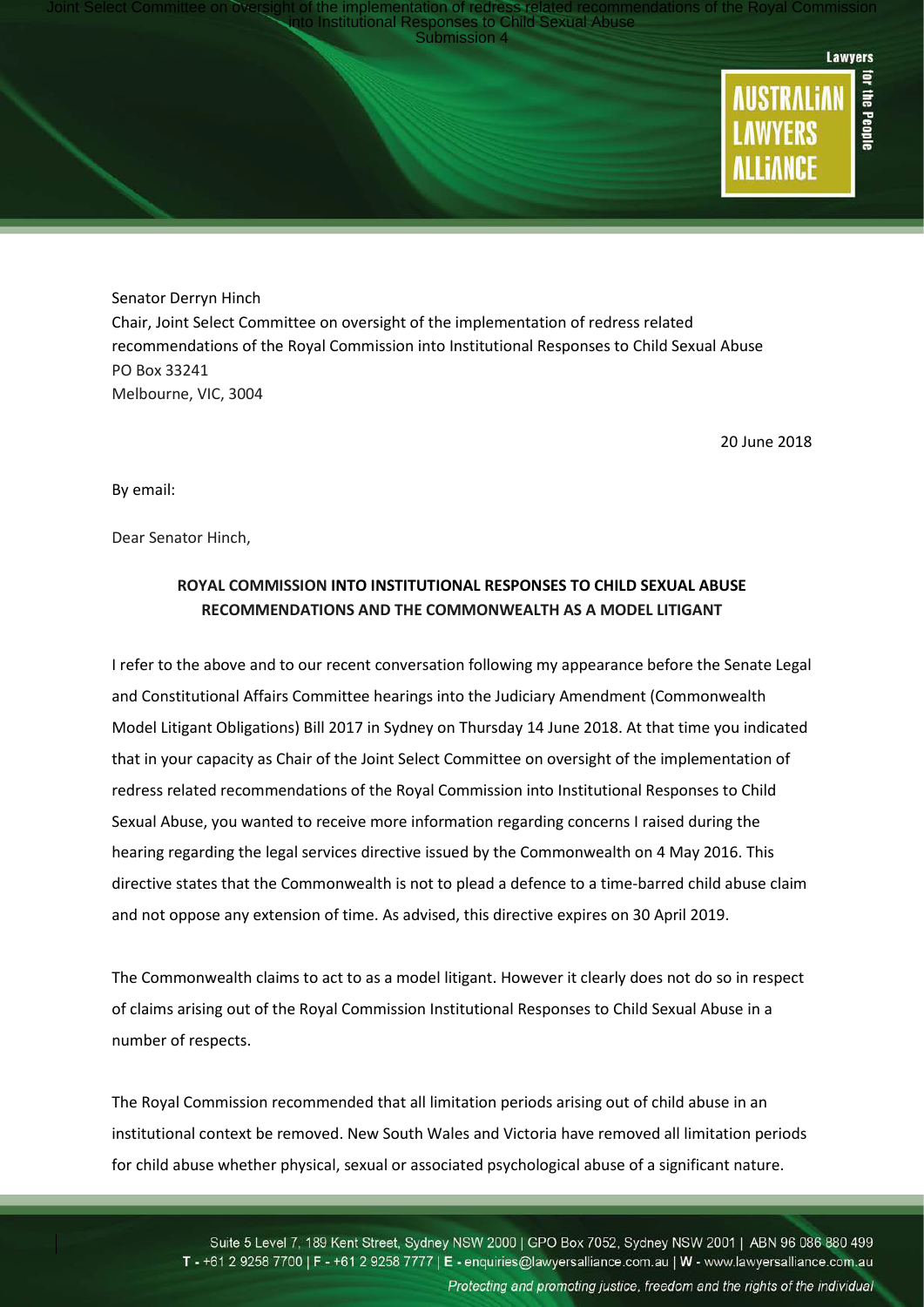Queensland and probably Western Australia are going to adopt or have adopted the removal of limitation periods in respect of sexual abuse only, leaving it unclear whether associated physical abuse can be sued for. South Australia provides the remedy only in respect of institutions but not against the abusers themselves, which is absurd and in any event is restricted to sexual abuse but not necessarily the physical abuse which might have led to the opportunity for sexual abuse. This is crazy.

The Commonwealth ought to be the role model. The legal services directive issued by the Commonwealth on 4 May 2016 directs that the Commonwealth is not to plead a defence to a timebarred child abuse claim and not oppose any extension of time. So far so good. However this expires on 30 April 2019.

After examining some 6,000 witnesses in private session, the Royal Commission accepted that that the average time from last abuse to first reporting is 22 years. It follows that most litigants for the next 20 or so years will be left without a remedy against the Commonwealth, if it was a Commonwealth institution in which the abuse occurred. That is not an acceptable outcome and is manifestly unjust.

There are some other issues which are of concern as well. In respect of the Redress Scheme, contrary to the Royal Commission's recommendations, it is proposed to exclude those who have been convicted of a serious criminal offence and those who were abused in immigration detention, whether offshore or onshore (though some exceptions are to be made in respect of the child migrant scheme largely involving Western Australia and the Fairbridge Farm children, largely New South Wales).

The Royal Commission clearly made its recommendations without excluding such categories because it is manifestly unjust to discriminate in this sort of way. Those who underwent an abusive childhood may well have turned to drugs and alcohol and become involved in crime. In many cases their education will have been seriously harmed by the abusive situation.

Those in immigration detention are in even a worse situation. They have committed no crime. For the most part they have been accepted as being genuine refugees and they are detained for arriving by boat. That is not a crime and in any effect could not apply to children. Whether the common law claim is in respect of vicarious liability based upon the close connection test [*Prince Alfred College*